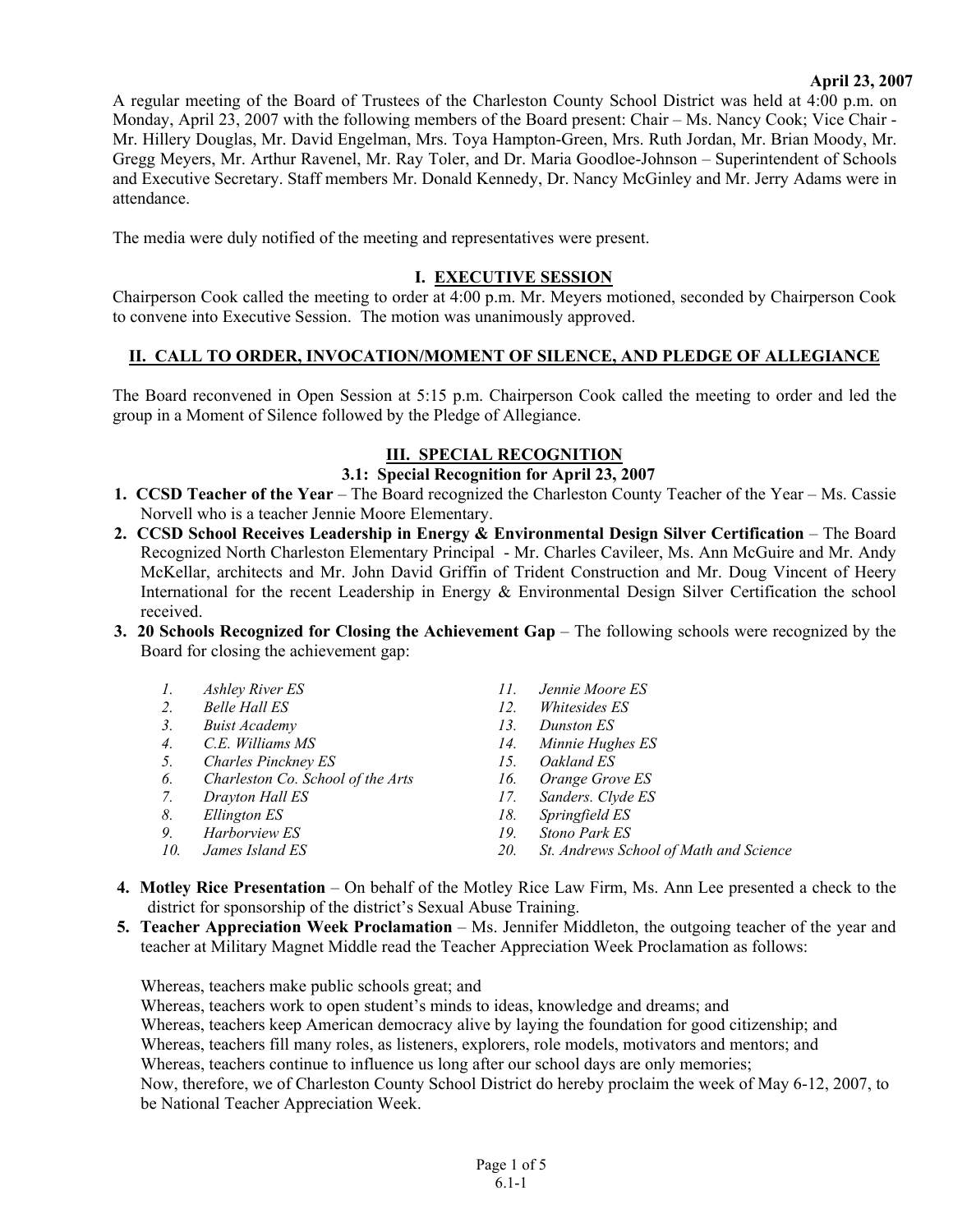**6. Proclamation – Physical Education and Sport Week** – Ms. Lindsay Beck, a Goodwin Elementary School teacher invited everyone to join her in celebrating National Physical Education and Sport Week by participating in PE programs in schools, supporting sports events and encouraging principals to designate adequate time for physical fitness and play in the daily curriculum.

#### **IV. SUPERINTENDENT'S REPORT 4.1: Superintendent's Report**

The Superintendent, Dr. Maria Goodloe-Johnson reported the following:

- High School graduations are scheduled for the first week of June. Board members are encouraged to attend.
- Phase I of the Public Engagement for District 20 is scheduled for May 22, 2007. May  $31<sup>st</sup>$  is a followup date if needed.
- The revised Board Calendar includes budget dates as follows:
	- o May 14, 2007 Preliminary Reading of the Budget
	- o May 21, 2007 Quarterly Board Workshop and Public Hearing
- The Board received Superintendent Goodloe-Johnson's resignation letter earlier in Executive Session.

At this time, individual board members expressed sentiments about Dr. Goodloe-Johnson's leadership in the District.

# **V. VISITORS, PUBLIC COMMUNICATIONS**

# **5.1: Visitors, Public Communications**

- 1. Ms. Connie Tolbert Burke HS teacher , Mr. Jon Butzon Charleston Education Network, Ms. Ginny Deerin – Wings for Kids, Mr. Chris Fraser – Education Foundation, Ms. Jane Riley – Director of Community in Schools, Renee Chewning – Sea Island Charter, Mr. Darby, and Mr. John Luther urged the Board to consider Chief Academic Officer, Dr. Nancy McGinley for the position of Superintendent of Schools.
- 2. Mr. Alan Brown made comments related to an individual Board member, the Superintendent and the district.
- 3. Ms. Tanya Jenkins, Ms. Sherry Jenkins and Rev. Ida Harrison addressed the Board regarding the district's athletic policy as it relates to participation magnet school students.
- 4. Ms. LaToya Memminger, a Fraser Elementary parent, commented on the process for hiring assistant principals. Mrs. Memminger also stated that she favored a superintendent search.
- 5. Mr. Lee Moultrie, Mr. Alan Simmons and Ms. Ethel Green addressed the Board in support of the High-Tech High Program at the Rivers facility.

#### **VI. APPROVAL OF MINUTES/EXECUTIVE SESSION AGENDA ITEMS 6.1: Open and Executive Session Minutes of April 9, 2007**

Mr. Meyers motioned, seconded by Mr. Douglas to approve the Open and Executive Session Minutes of April 9, 2007 with one amendment--The vote on the motion to enter legal agreement with South Carolina Department of Education in regards to the Teacher Proficiency Agreement was approved 8-0; not 5-3. The motion to approve the amended minutes of April 9, 2007 was approved 9-0.

# **6.2: Motions of Executive Session of April 23, 2007**

The Board acted on the following Executive Session Agenda items as follows:

- **1.1: Student Transfer Appeals (5)** Approved a motion to approve five student transfer requests. The motion was approved 7-2 (Douglas and Green opposed).
- **1.2: Legal Briefing** General Counsel briefed the Board on legal matters in Executive Session. No action was taken
- **1.3 Contractual Matters** Approved a recommendation to award the RFP #P7024 for Transportation Services for Charleston County School District to Durham School Services. The motion was approved 8-0-1 (Moody abstained).
- **1.4: Appointment Principal North Charleston Elementary** approved the appointment of Letitia Vaugh Brandon – Principal at North Charleston Elementary. The motion was approved 9-0.
- **1.5: Authorization for Full and Final Payment of Workers' Compensation Claim** this item was pulled from the agenda. No Action was taken.
- **1.6: Personnel Matter**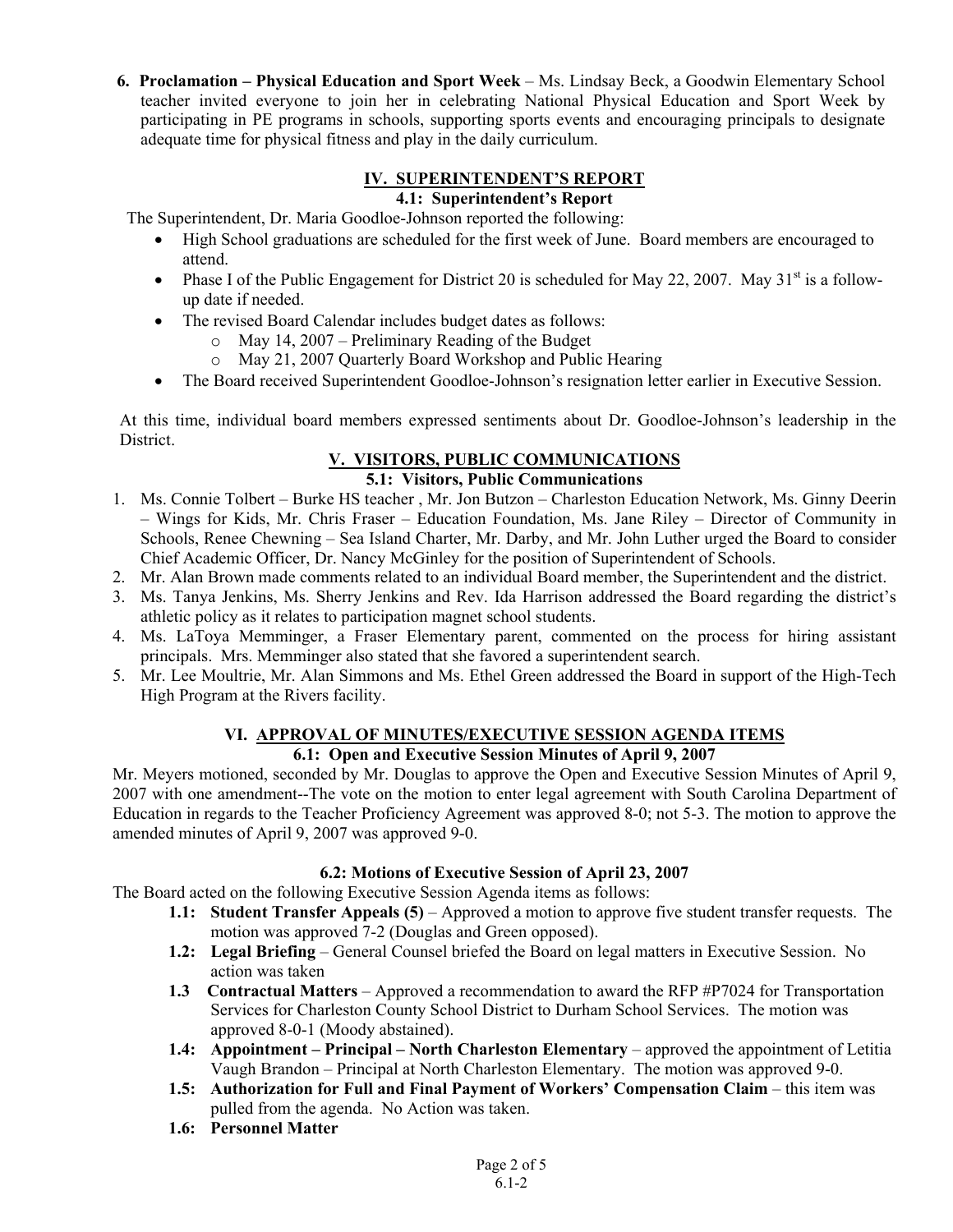- **A**. Approved a motion to accept the resignation of Superintendent Dr. Maria Goodloe Johnson. The motion was approved 9-0.
- **B**. The Board discussed a superintendent replacement in Executive Session. The discussion l continued immediately after the adjournment of the Public Hearing to discuss the Sale of Surplus Property.

#### **6.3: Financial Minutes of April 23, 2007**

Mr. Meyers motioned, seconded by Mr. Toler to approve the Financial Minutes of April 23, 2007. The motion was approved 8-0.

#### **VII: MANAGEMENT REPORTS Budget Update**

Mr. Donald Kennedy, Chief Financial Officer informed the Board that there were no updates from Legislators on the budget for the upcoming school year. The assumption is that at least \$10.4 million of the funding cut by the state will be restored. Although there is a delay in budget information coming from the state, the plan is to present the preliminary budget to the Board on May 14, 2007, possibly with assumptions on what the revenues will be.

Chairperson Cook informed the Board that Senator McConnell sent her a message informing her that he will support the district to get back the \$11 million the state plans to cut from the 2007-08 budget.

Mr. Kennedy went on to say that in January the district closed out the 2000-2004 Capital Building Program. During the Bond Sale in September 2004, the district got \$135 million to complete the program. At the end of the program, there was a savings of \$9,320,384 from 1999-2004 which will be designated it pay debt service.

### **VIII: CHARLESTON PLAN FOR EXCELLENCE 8.1: Capital Program Report**

Mr. Bill Wiseman highlighted information from the 2000-2004 Capital Program which ended fall 2006.

### **IX**. **POTENTIAL CONSENT AGENDA ITEMS**

## **9.1: Coherent Curriculum Printing**

*A recommendation to approve a bid for printing of CCSD Coherent Curriculum documents.* 

Mr. Moody motioned seconded by Mr. Meyers to approve the bid for printing of the CCSD Coherent Curriculum to GBC in the amount of \$116,540.82. The motion was approved 9-0.

### **9.2: Request for Approval – Synergistic Lab – Stall High**

*A recommendation to approve the purchase of a synergistic module lab for Stall High School.* 

This item was pulled because of a procurement issue; no action was taken.

#### **9.3: Approval of Expenditures for Laura Brown Special Board Funds for 2006-2007**

*A recommendation to approve the Laura Brown Special Board Funds allocations.* 

Mr. Moody motioned, seconded by Mr. Meyers approval of the recommendation to allocate 77% of the \$63,555 funds requested. The total amount to be allocated is \$48,937 with a contingency of \$1,063. The motion was approved 9-0.

### **9.4: Academy of Reading and Math**

*A recommendation to approve a request to purchase the Academy of Reading and Math for seven elementary and middle schools.* 

Mr. Moody motioned, seconded by Mr. Meyers approval of the recommendation to approve a request to purchase of the Academy of Reading and Math for the seven elementary and middle schools (James Simons, Oakland,

> Page 3 of 5 6.1-3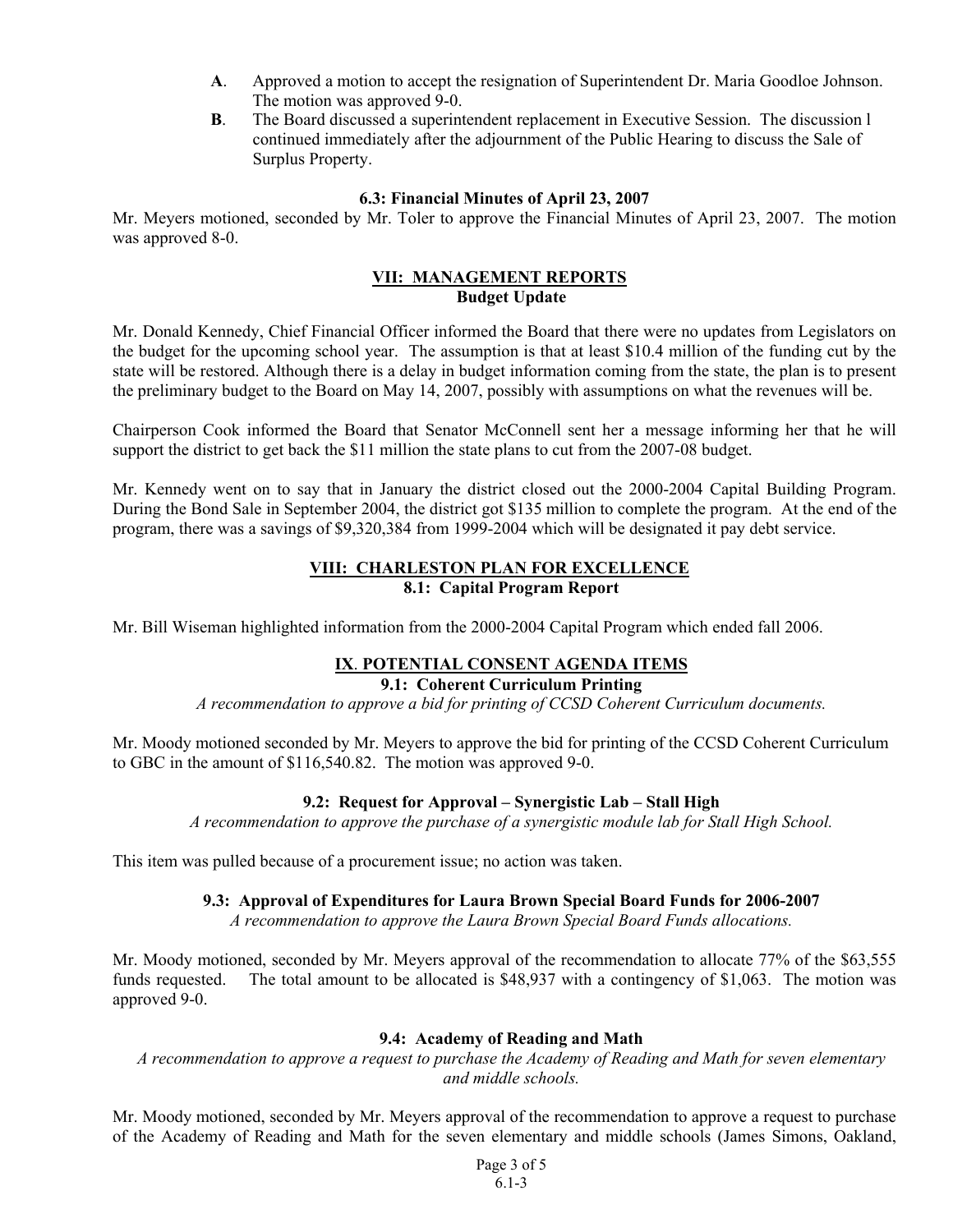Burns, Belle Hall, M. LaSaine, Frierson, and St. Andrews in the amount of \$267,7000. The motion was approved 9-0.

### **9.5: Facility Use Request – North Charleston High School**

*A recommendation to approve a facility use request as required by Policy KF.* 

Mr. Moody motioned, seconded by Mr. Meyers approval of the recommendation to approve a facility use request for North Charleston High School as required by policy KF. The motion was approved 9-0.

#### **9.6: Request for Proposals (P7024): Student Transportation Services**

*A recommendation to approve the proposed budget reallocations.* 

This item was moved to Executive Session. See Executive Session item 1.7.

### **9.7: Student Transfer Policy**

*The Board discussion of the student transfer policy.* 

Mr. Meyers led the Board discussion asking staff to study the data for signs of racial impact that may require the Student Transfer Policy to be revised. Mr. Douglas requested that staff review 4 years of data to see if the current policy is segregating schools. The Superintendent will include information on student transfer in Friday, April 27, 2006 Board Update.

### **9.8: Charter School Update**

*An update of the Charter School proposed for the Rivers Facility.* 

Mr. Meyers led the discussion about placing trailers on the Rivers property free of charge for use by the charter group, indicating that precedence would be established. Superintendent Goodloe-Johnson pointed out that staff members (Dr. McGinley, William Lewis, Katie McClure, Bob Olson) have been meeting with the group. However, the district is not in a position to enter an agreement at this point.

Mr. Ravenel commented that the District 20 parents proposed the charter school that addresses needs in the downtown area. The Charter Group received grants and has hired staff. However, because CCSD administrators are dragging their feet, the charter group is running out of time. The charter school proposes to buy or lease trailers if the district refuses to and all that is required of the district is to provide land for the trailers and use of the cafeteria and auditorium. Mr. Ravenel encouraged the Board to move forward since the Board runs the district, not administrators. At this time, Mr. Ravenel motioned for the Board to assert its authority to approve the Memorandum of Understanding allowing the Charter use of the cafeteria and auditorium and space for trailers. The motion failed because no one seconded the motion.

At 7:35 p.m. Mr. Moody motioned seconded by Mr. Douglas to suspend Open Session to convene into the Public Hearing for the purpose of discussing Sale of Surplus Property.

#### **Open Session Reconvened**

Open Session reconvened at 8:55pm with the same members present. The Board acted on the motions as follows:

At 8:58 p.m. the Board reconvened in Open Session to act on motions from Executive Session regarding replacing the superintendent. The Board voted on actions as follows:

- 1. A motion to extend an invitation to Dr. Nancy McGinley for an interview date for Superintendent of Charleston County School District as soon as possible. This motion failed 4-5 (Douglas, Engelman, Green, Jordan and Ravenel opposed).
- 2. A motion to appoint Dr. Nancy McGinley as Interim Superintendent and Board to work on process for assignment and hiring of a permanent Superintendent. The motion failed 3-6 (Cook, Engelman, Meyers, Moody, Ravenel, and Toler opposed).